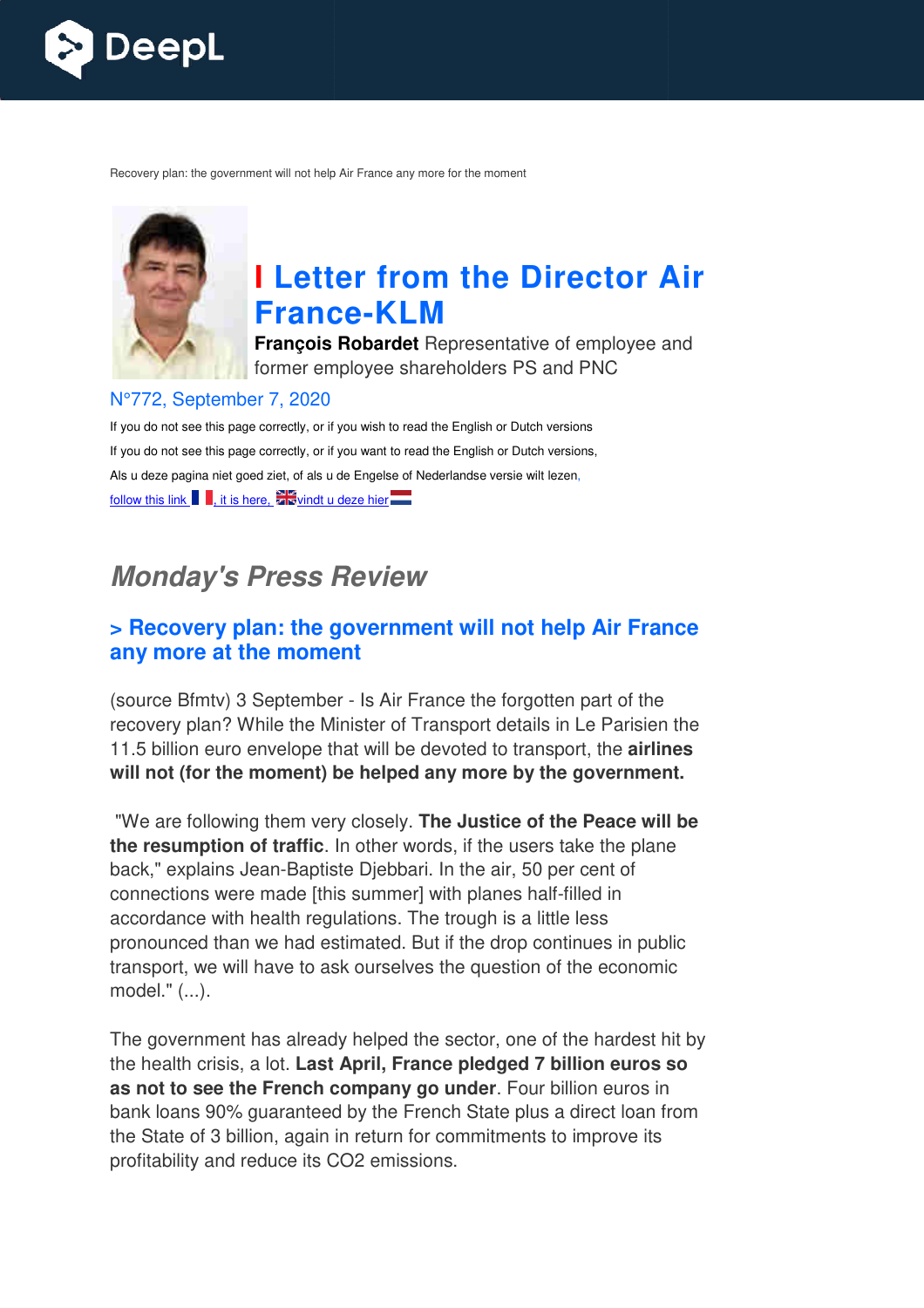This seems insufficient to enable Air France to take off again. The company announced a restructuring plan at the end of June which should concern 7500 positions by 2022. An announcement that the Minister of Transport

had hardly tasted.

"**France gave 7 billion, not to pay for social plans. It's 7 billion to survive, to pay salaries**", Jean-Baptiste Djebbari annoyed on 1 July on BFMTV.

All the more so since in the meantime it was the Dutch government that came to the aid of the Air France-KLM group with 3.4 billion euros in loans.

Although this aid has enabled the group to survive despite a historic collapse in air traffic, **the recovery is still very uncertain due to traffic restrictions**. According to the International Air Transport Association (IATA), commercial flight traffic in Europe is expected to fall this year by around 60% compared with 2019. (...).

The government today prefers to help the aeronautical industry (...). "We are releasing 1.8 billion euros essentially to support the aeronautics industry so that it can create the aircraft of the future. We hope that the hybrid regional plane will be created by 2027 and the low-carbon plane, probably hydrogen-powered, by 2033," says the Transport Minister.

*My comment: The statements attributed to the Minister of Transport are incorrect: France did not give Air France EUR 7 billion, it lent EUR 4 billion and guaranteed a further EUR 3 billion on the basis of a recovery plan presented by the Air France group.* 

*This plan provided for reductions in activity and staffing levels to meet the French government's demands for improved profitability for the Air France-KLM group. The Dutch State made similar demands on KLM.* 

*Will the aid already granted be sufficient? The articles you will find below (concerning United Airlines or easyJet) suggest not.*

#### **> Paris - Delhi flights: Air France tests 100% electric aircraft on the ground**

(source TourMaG) 4 September - **On 3 September 2020, Air France experimented with the ground handling of a Paris-Delhi flight with 100% electric engines** produced by French start-up CARWATT and by TLD, world leader in the construction of runway equipment. The following

were used, the company states in a press release: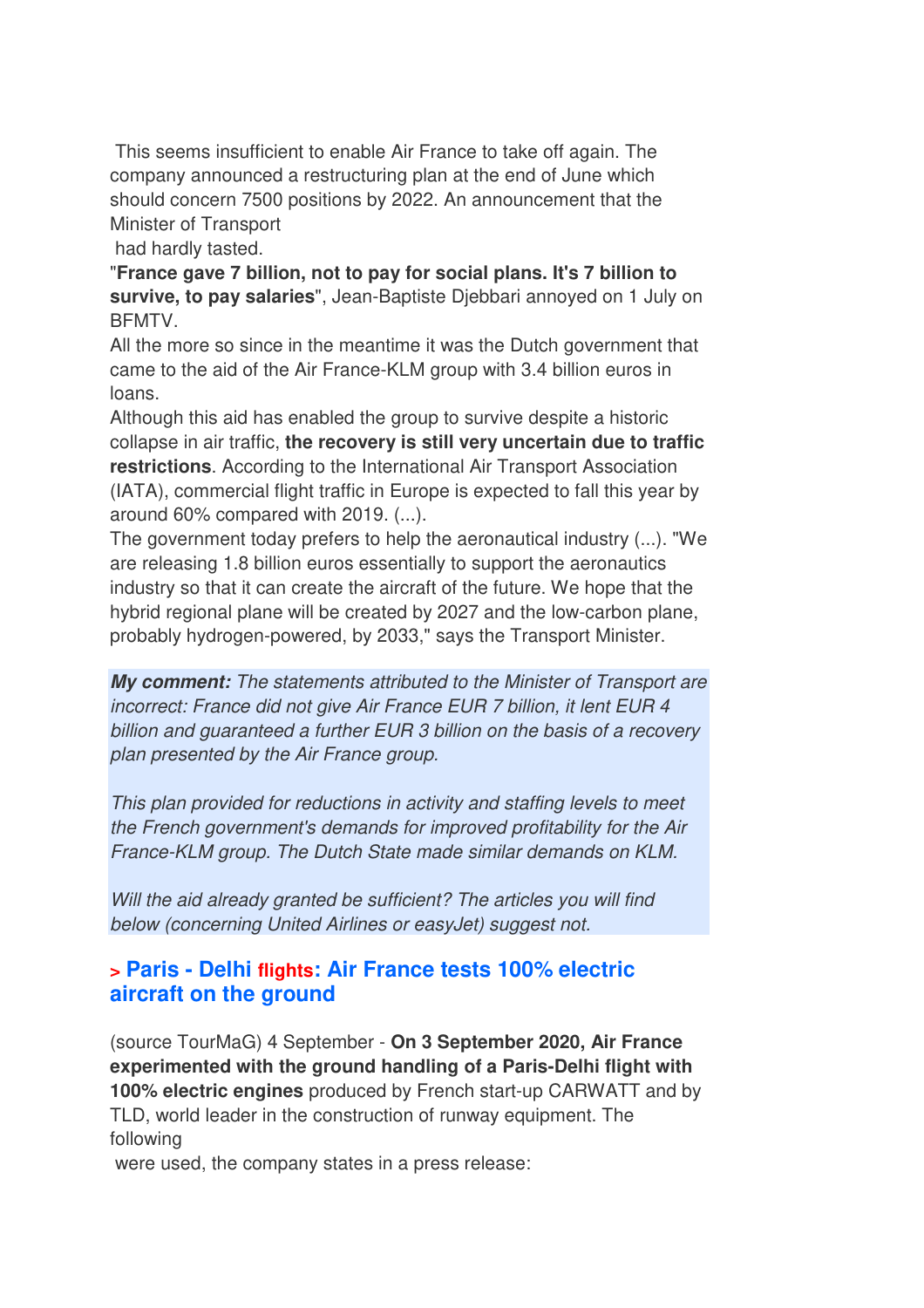- for supplying the aircraft with air: a Lebrun TLD air conditioner

 - for transferring baggage from the terminal to the aircraft, a Charlatte tractor - for loading

baggage: a CARWATT belt conveyor -

for loading freight, a TLD wide-body loader -

 Finally, the aircraft was pushed back from its parking point by a TLD wide-body push tractor

 (....) "Air France and TLD engineers will soon be testing in real conditions the self-guided aircraft approach (equivalent to a "park assist" on cars) for the new electric loaders used to load freight on board aircraft".

As a reminder, Air France has set itself the target of reducing its CO2 emissions per passenger km by 50% by 2030.

**By the end of 2020, nearly 60% of the fleet of ground support equipment used by Air France at airports where the airline operates its own equipment** (Paris-Charles de Gaulle, Paris-Orly and Air France stopovers in mainland France) **will be electric**.

This rate will be increased to 90% by 2025, "enabling the company to avoid the emission of 10,000 tonnes of CO2 each year", the company estimates. **In 2030, Air France aims to make its ground operations carbon neutral.**

*My comment: For more than ten years the Air France-KLM group has been working to reduce its carbon footprint.* 

*One figure illustrates this effort: between 2005 and 2018, Air France has reduced its net CO2 emissions by 7%, in a context of increasing traffic.*

#### **> Alles draait omloonoffer bij KLM (It's all about wage sacrifice at KLM)**

(source NRC translated with Deepl) 4 September - **Consultations between KLM and the unions on the cuts due to the coronavirus crisis are difficult** (...).

**Only one trade union leader has been allowed to see the document** containing the precise agreements between the finance ministry and the KLM board on the €3.4 billion state aid for KLM. Gertjan Tommel of the De Unie trade union has signed a confidentiality statement: if he quotes the conditions sheet, he must pay a fine of 10,000 euros (...). Tommel: "Because of all the secrecy surrounding this document, everyone thinks there is more to it than what it says. I haven't read anything that explains the secrecy. With this problem, the Ministry of Finance and KLM are only making things more difficult". The "affair" is the consultation between KLM and eight unions (five for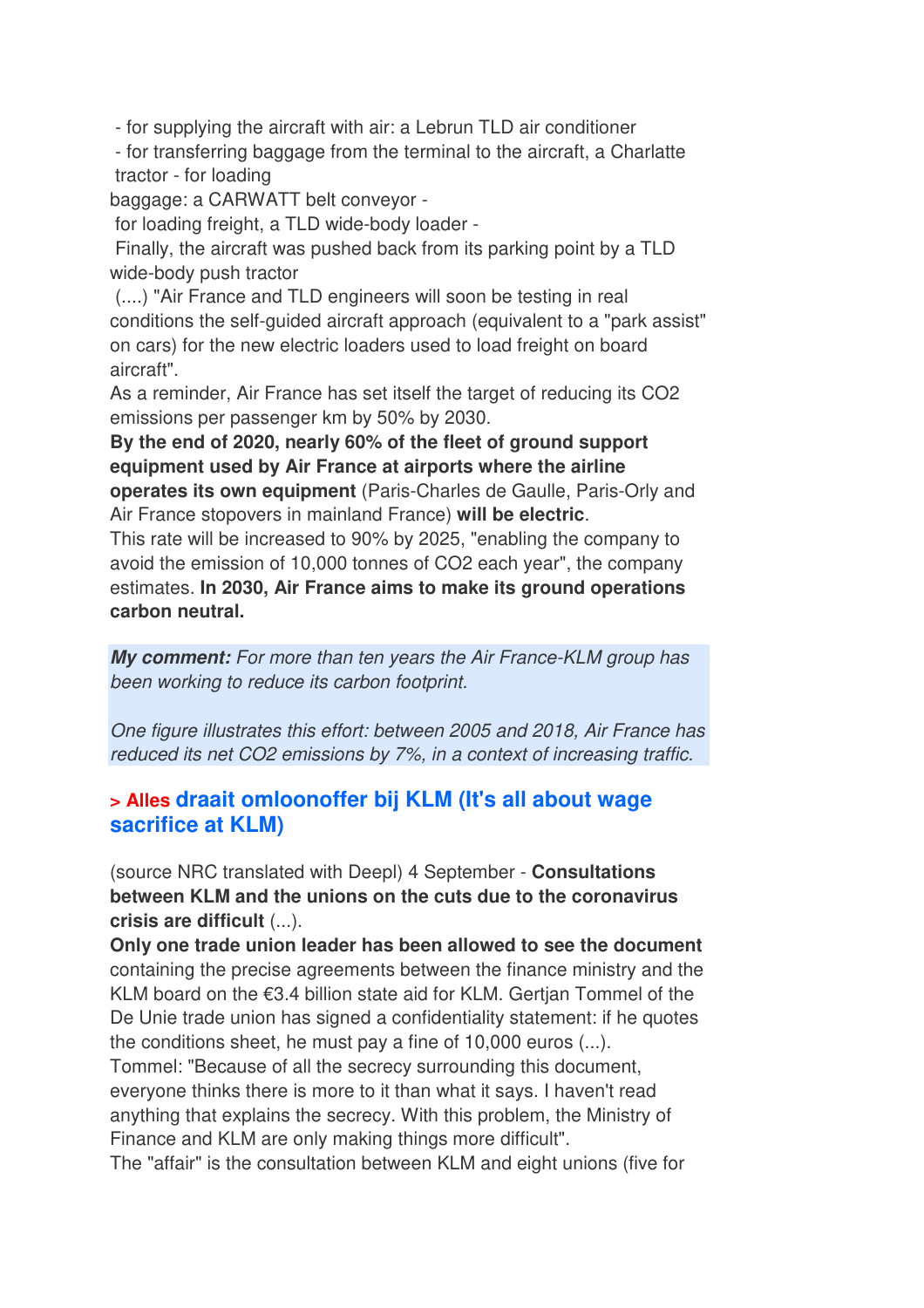ground staff, two for cabin crew, one for pilots) on the radical change that KLM is undergoing because of the coronavirus crisis. Over the next year, the number of full-time jobs in the KLM group, including Transavia, should be reduced from 33,000 to 28,000. **The unions and works councils are consulting with management on a social plan. This should result in a restructuring plan on 1 October, which KLM will then submit to the finance ministry for approval. Approval is a condition for receiving assistance.** 

 Consultations between the unions and KLM began at the end of August (...). There has been little progress, those involved report. There is a lot of irritation: at KLM about the effort it takes to reach agreements, at the Ministry of Finance about the publication of a meeting with the unions at the ministry, between the unions because their interests differ. Everyone agrees on one thing: the stakes are high.

Surprisingly, job loss is not the most difficult part of the negotiations (...). The number of redundancies should remain limited. The challenge will be the inadequacy: retraining for another position within the company is good, but it is not always feasible.

**The real sticking point between the unions and KLM concerns** the employment conditions of those left behind. In particular, the **15% cost savings imposed by the Ministry of Finance** that KLM must achieve to improve its competitive position.

All employees with income from the modal (36,500 euros gross) must give up their employment conditions. **This wage sacrifice is subject to a graduated scale**: if you earn more, you lose more. Up to twice the modal value, it is at least 10%, from three times the modal value, it is at least 20%.

The big question is to what extent these requirements have been imposed on KLM by the Dutch Ministry of Finance (...). Is the graduated scale an idea of the Ministry of Finance or of KLM? **Is it a suggestion or a request?** What room for manoeuvre does KLM and the unions have to deviate from it?

**An important bone of contention** in the difficult "trade union - finance ministry - KLM" triangle **is a motion that was passed by almost the entire lower house in** early July. Only the VVD voted against it. The motion by the SGP and the CDA calls on the government to "**urge KLM to ensure that employees with up to one and a half times the average income are saved as much as possible in the restructuring plans**".

FNV, CNV, the FNV Cabinet and VNC, unions with many members earning up to one and a half times the modal wage, want KLM to implement the motion. They like the graduated scale. The other unions, whose members earn more, want the effort to be evenly distributed,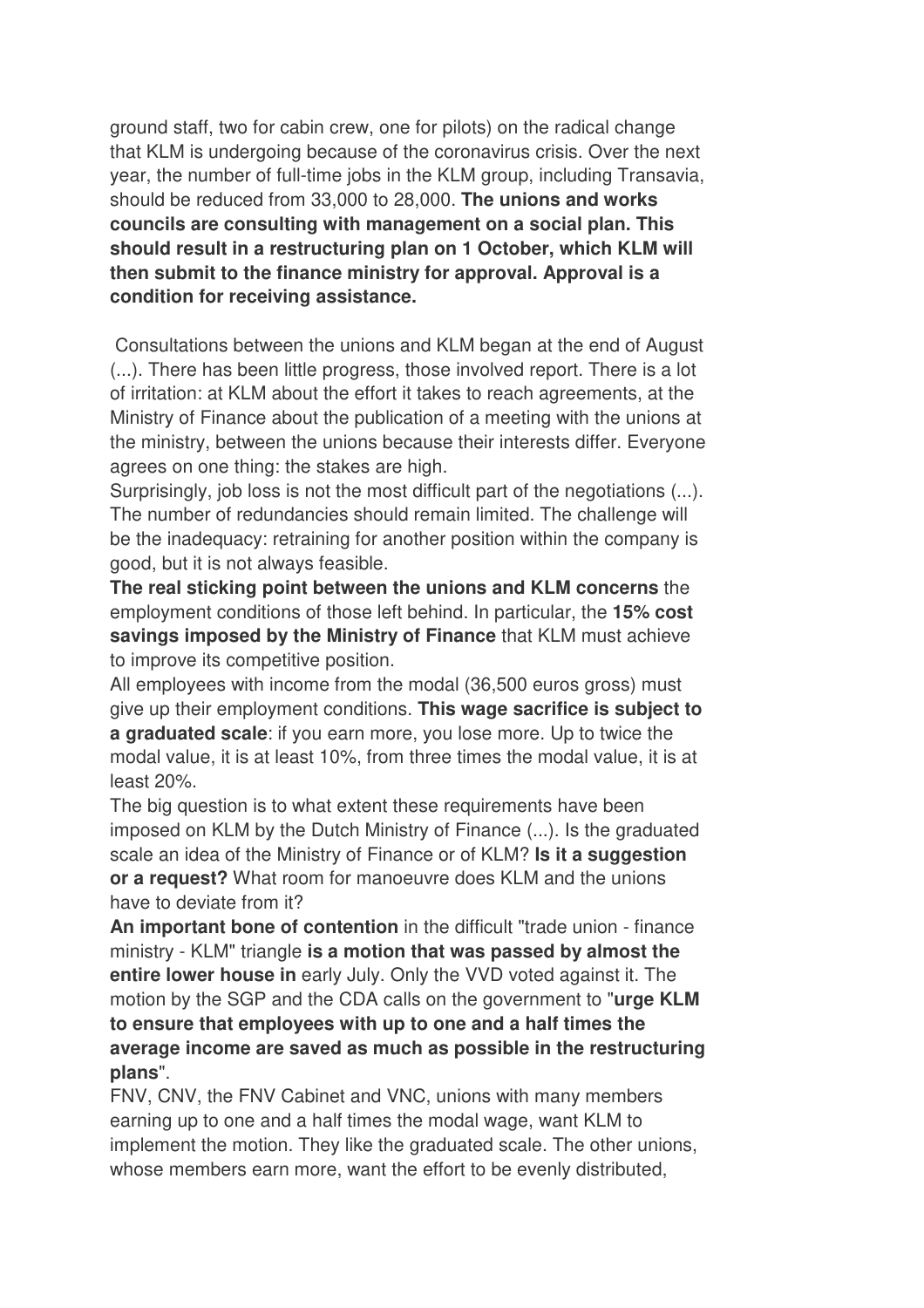starting with the modal. The pilots' union VNV, in particular, is strongly opposed to the graduated scale.

KLM is sticking to the lower limit of the modal level, according to a spokesperson, "until the government adjusts the conditions or the government settles for a different interpretation". As it turns out, **the Ministry of Finance is not adjusting the requirements**. "It is up to the **company, together with the unions, to negotiate the details of the agreement**. In doing so, it must also consider what is reasonable and feasible".

**For the unions, it is a matter of principle**: employees and their unions have the legally established right to negotiate wages and working conditions themselves. Six trade unions, led by the VNV, have therefore lodged a complaint with the European Commission against the plan to support KLM. They have not yet received a response.

However, the European Commission published on Tuesday the reasoned approval of the support plan for KLM, after formally approving it on 13 July. The decision makes no mention of the 15% savings and the graduated scale, while other conditions are explicitly mentioned (...).

Gertjan Tommel of the De Unie trade union: "**We will have the social plan for employment by 1 October. An agreement on changing the working conditions will take longer**".

*My comment: In the Dutch press last week, two subjects concerning the Air France-KLM group attracted attention:* 

 *. the appointment of Oltion Carkaxhija, a close associate of Ben Smith, as Executive Vice President, Transformation of the Air France-KLM group. He will take up his post on 1 October. His mission will be to improve Air France KLM's cost levels and reduce external expenditure.* 

 *. the reduction of the highest salaries at KLM, with the highest paid being the biggest contributors. The article above gives details of these.* 

*To justify the reluctance of the KLM unions to reduce wages, the Dutch press reported that the French state had not made the same demands on Air France.* 

*This statement is correct ... because Air France had already taken steps in this direction.* 

*In order to reduce its wage bill, Air France negotiated from the beginning of the crisis with the ground*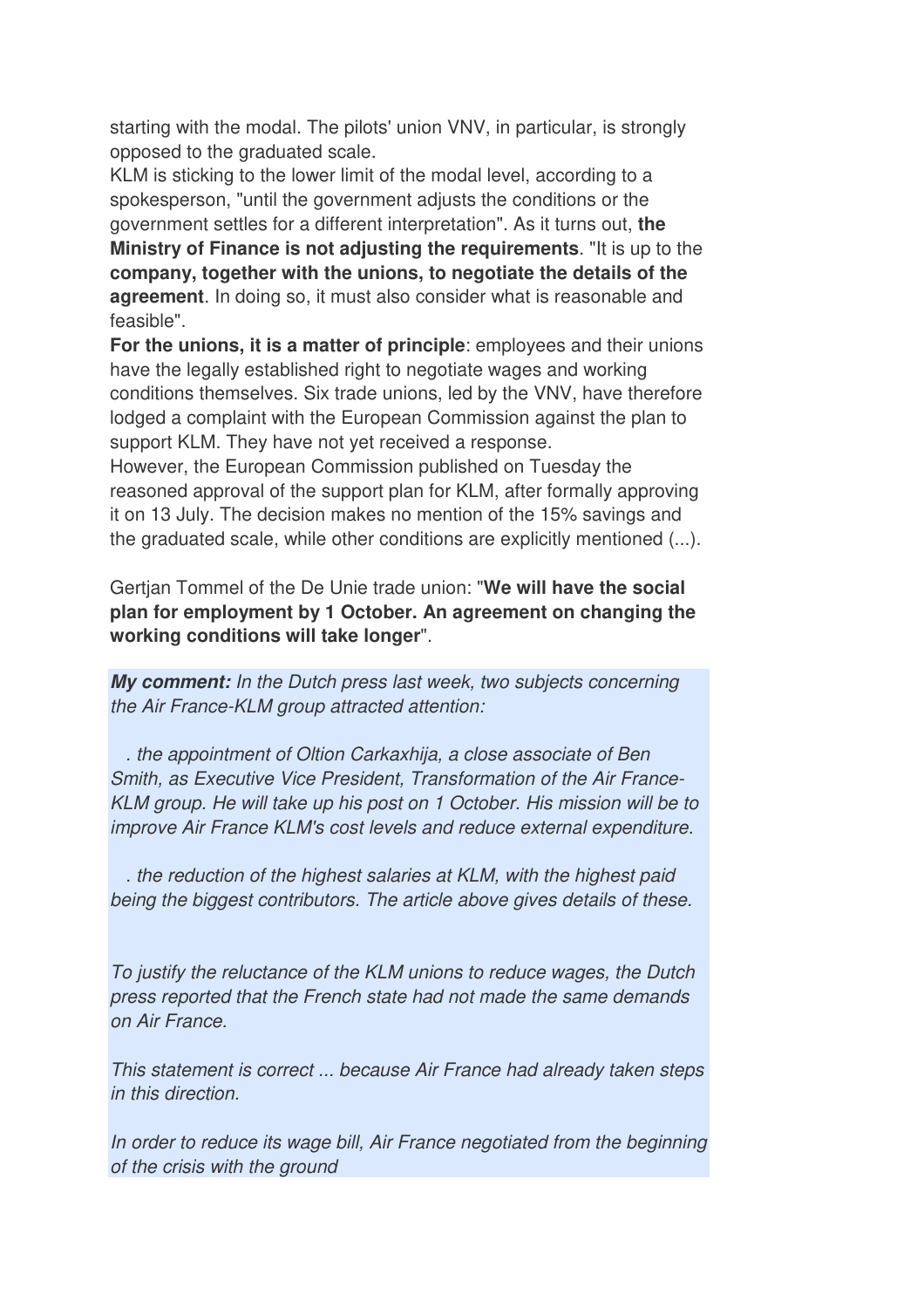*staff trade unions the use of partial activity, with the result that the remuneration of ground staff was reduced by between 10 and 20%. Air France flight crews are paid a variable part of their salary calculated in proportion to the number of hours actually flown. Pilots and cabin crew have thus seen their pay mechanically reduced by more than 15% since the start of the health crisis.* 

#### **> United Airlines pushes for more aid**

((source AFP) 3 September - "**The pandemic has hit us deeper and longer than almost all the experts had predicted,** and in an environment where demand for travel remains so depressed, United cannot continue with a workforce that considerably exceeds our level of activity," the group wrote on Wednesday. So United plans to lay off 16,000 people in October, 17% of the company's workforce by the end of 2019 (...).

The major airlines in the United States received a total of 25 billion dollars from the government in March, in exchange for which they promised not to cut jobs until 30 September. But air traffic is far from back to normal, between travel restrictions and the reluctance of many passengers to stay in a confined space for several hours with foreigners.

After a timid rebound in May and June, air ticket sales suffered another downturn during the summer holidays with the resurgence of Covid-19 cases in the US.

**All the companies and unions in the sector have been lobbying for several weeks for new aid to the carriers**. American Airlines warned last week that it would lay off 19,000 employees in October if it did not receive new support, while Delta warned that it would lay off 1,941 pilots. America's fourth largest airline, Southwest, has already shed 27% of its employees through a voluntary departure plan.

**President Donald Trump said Tuesday that his administration would "help companies" but did not provide details on how this could be done**. The convention is currently negotiating a new comprehensive plan to support the economy but discussions remain at an impasse for the time being (...).

To bait customers, United, American and Delta also decided to stop charging change fees on most airline tickets in the United States. "**Unfortunately, we don't expect demand to return to any kind of normality until a treatment or vaccine is widely available," notes**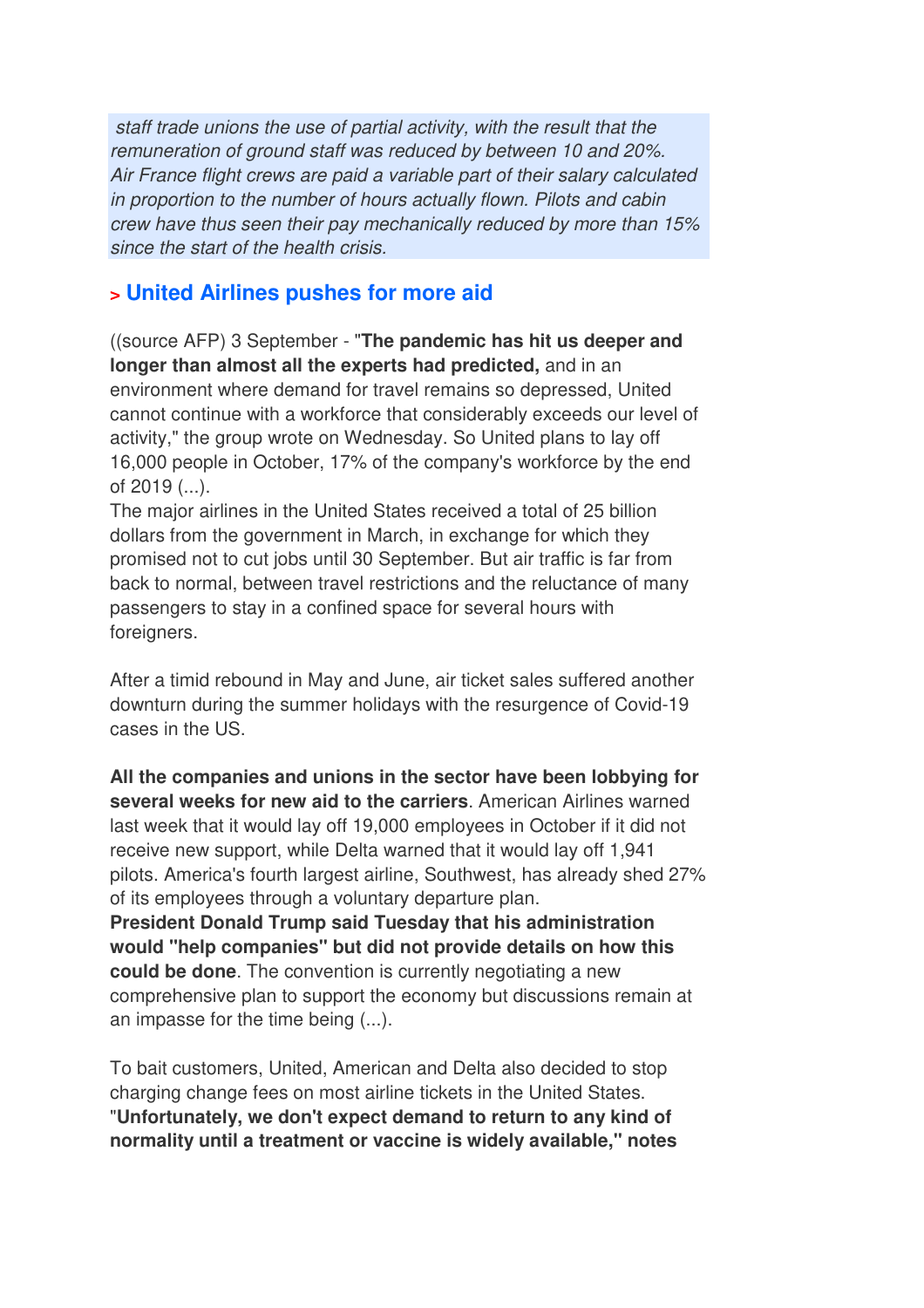#### **United**.

*My comment: The more serious than expected situation of the American companies prefigures what could be the situation of the European airlines this autumn.*

#### **> Virgin Atlantic is finally going to cut half of its workforce**

((source Les Echos) 4 September - After the 3,150 job cuts announced at the beginning of May, the 400 voluntary departures that had been added to them and the £1.2 billion rescue plan over 18 months unblocked in mid-July from creditors and private investors, **Virgin Atlantic** was thought to be out of the woods. The day after the courts gave the green light to the new money, the airline of British billionaire Richard Branson showed Friday that it was still fighting for its survival. It **announced a new savings package: 1,150 additional employees will be laid off, bringing the number of departures to 4,700 out of some 10,000 employees** (...).

If the company, 51% owned by the British billionaire, has had to resign itself to new savings, **it is because it is caught in the crossfire. Firstly, the lasting and disastrous effects of the coronavirus pandemic and the containment measures on long-haul traffic, which is precisely its speciality**. It does 70% of its business on transatlantic flights, a segment in which it once jostled its competitors by offering 99-pound London-New York flights. Its managing director, Shai Weiss, only hopes to see it bounce back by next summer.

**The phasing out, by the end of October, of the short-time working scheme set up by the British government will follow**. Since 1 September, taxpayers have only had to pay 70% of salaries instead of 80%, with companies contributing the remaining 10%. An additional cost for Virgin Atlantic, where 4,000 employees have benefited from this scheme.

The company expects to achieve no more than a quarter of its usual volumes in the last quarter of this year, and next year only half of its 2019 revenues. It is banking on a return to profitability in 2022, but warns that the target is ambitious. **The new funds it has just raised should enable it to hold out until the end of next year... even without any improvement in its business.**

#### **> EasyJet reduces its offer in France after a disappointing summer**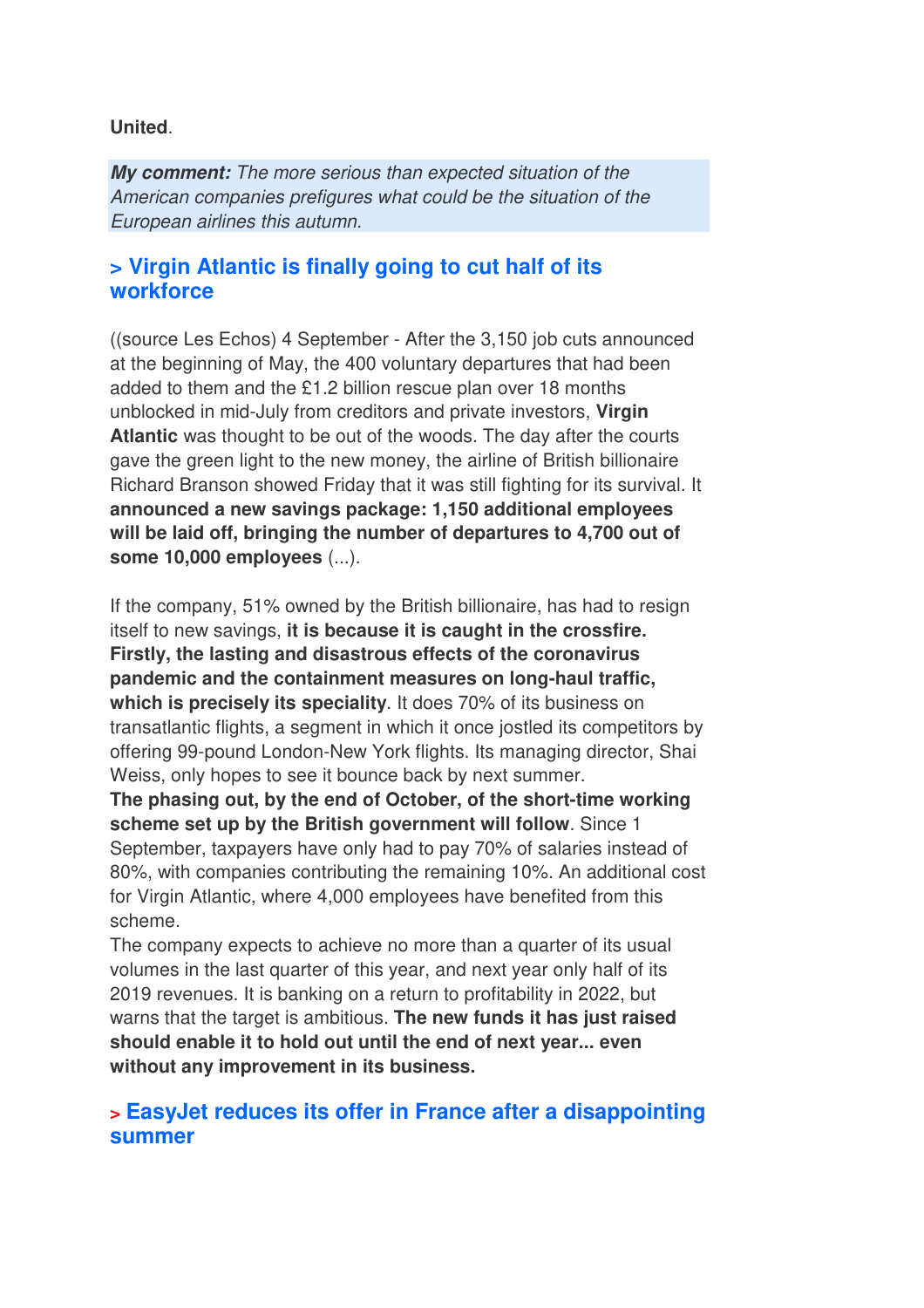(source Les Echos) September 7 - An encouraging start to the summer, unfortunately tarnished by a second fortnight in August marked by the resurgence of the epidemic and the return of quarantines: such is EasyJet's mixed summer results in France.

Following the example of European air transport as a whole, **the second largest airline company in France saw the hopes of a frank recovery fade away this summer. And the prospects for this autumn remain uncertain to say the least, as Réginald Otten, the head of EasyJet in France**, **explains.** 

We resumed our activity in June just about everywhere in Europe and France was one of the first markets to start up again, mainly on domestic routes," says Réginald Otten. We started up again cautiously, with 5% of the offer. But after a reassuring month of June, we recovered to 30% of the offer in July, with the reopening of European leisure destinations such as Portugal". **July went very well, with an** average occupancy rate of 90%,

" continues the manager of EasyJet in France. We decided to increase our offer to 55% in August, which is the key month for our business. The French market was reacting well, particularly in destinations such as the Côte d'Azur, Brittany and Aquitaine. **But with the return of the virus and the quarantine decided by the United Kingdom on Spain, the demand started to decrease from the second half of August** " (...).

This drop is obviously not limited to the French market. In the first week of September, the number of flights operated by EasyJet in Europe was down 22% compared to the last week of August, according to Eurocontrol figures. This nevertheless places the orange company in second place in Europe, behind Ryanair but ahead of Air France, the latter having continued to increase its offer in September, notably by reopening the Shuttle flights from Orly, with the prospect of a return of business customers.

A return which remains, for the moment, very uncertain, but which will be decisive for the European companies, including EasyJet. **Business customers represented about 50% of traffic in September," explains the EasyJet manager. We hope that with the start of the new school year, companies will relax travel restrictions, but we also know that some companies are still restricting travel**. The drop in supply in September reflects this uncertainty" (...).

However, there are other threats to French routes. If Brexit does not reach an agreement, French taxes on flights with the UK could rise sharply. But **the project that EasyJet is most worried about remains the proposal made at the "citizens' climate convention", that of imposing up to 30 euros of green tax on intra-European flights**. It's enormous and it really wouldn't be the right time," worries the EasyJet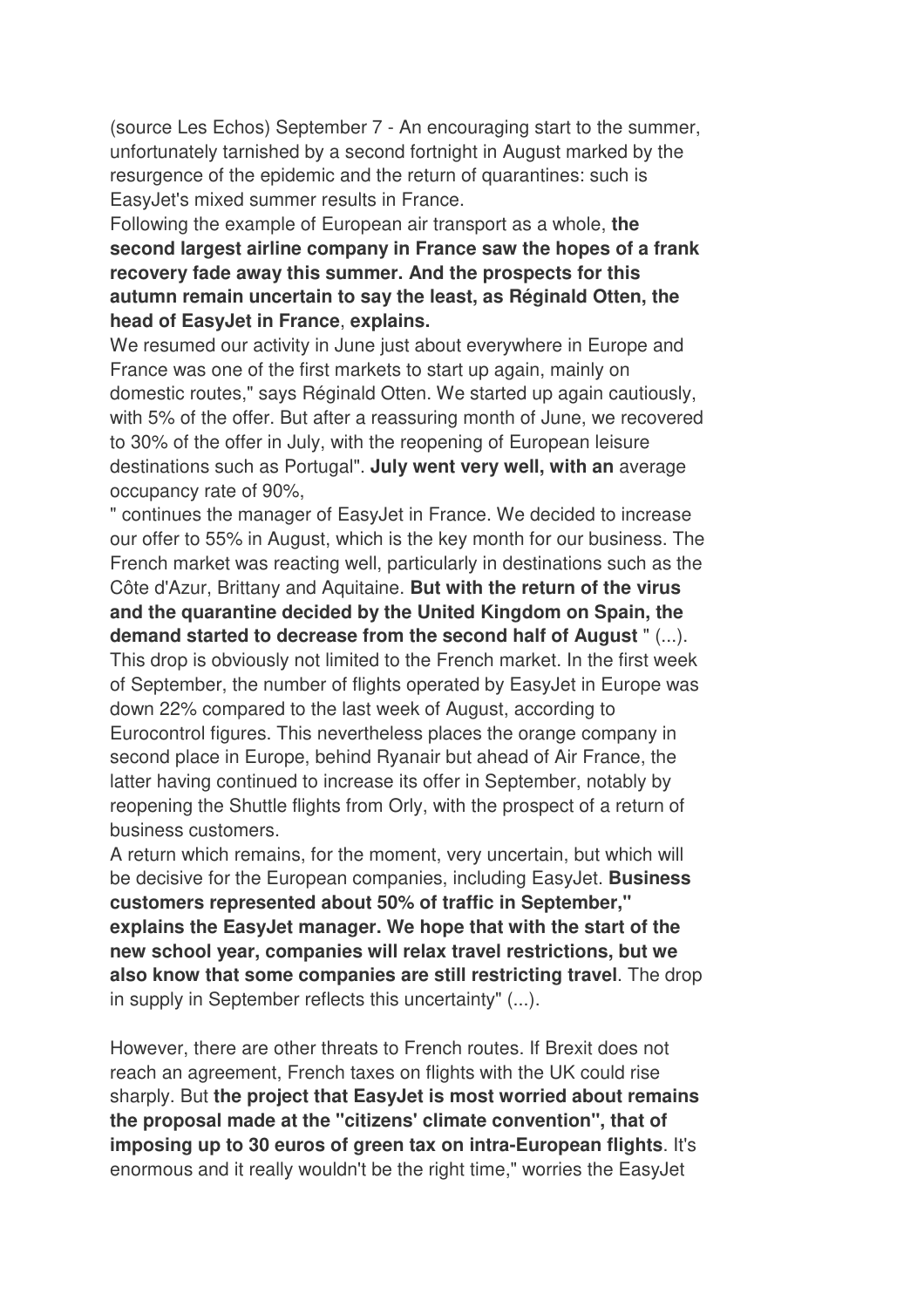representative. It would mean taking the risk of sharply reducing the offer of air connectivity in France ".

*My comment: For easyJet, in France, the share of business customers is higher than for any other low-cost company. This makes the orange airline a very serious competitor of Air France.*

### **> Ryanair raises a colossal amount on the stock market, shares jump up**

((source Capital) 4 September - **Ryanair has raised €400 million through an issue of 35 million shares (...)** representing 3.2% of the share capital prior to the issue, at a unit price of €11.35, a reduction of 2.6% compared to the closing price on 3 September 2020 (...). The Irish company had announced its intention to carry out such an issue the day before, with three objectives. Firstly, **Ryanair hopes that the amount raised will give it greater financial flexibility to take advantage of new market opportunities**. Indeed, a number of airlines have emerged greatly weakened by the Covid-19 crisis, which would allow Ryanair to gain market share thanks to its "competitive advantage in terms of unit cost compared to other carriers". "If we look beyond next year, we expect that there will be significant growth opportunities for Ryanair's low-cost model as competitors shrink, sink or are bought out by government-bailed-out carriers," the company said.

**The second objective is to strengthen its financial position and BBB credit rating**. "Subject to market conditions, the group expects to access the bond markets in due course and the increased liquidity resulting from the placement will probably optimise this issue," Ryanair said. **Finally, the funds raised should considerably reduce the risks associated with the repayment of the group's debt over the next 12 months**. The Irish company says it is focused on preserving its liquidity and repaying its €1.9 billion debt. This includes €850 million of Eurobonds and £600 million raised as part of the UK support plan for Covid, maturing in June and March 2021 respectively.

*My comment: Ryanair is giving itself the financial means to recover market shares if European airlines were to disappear in the coming months.*

#### **> How Airbus hopes to reduce its workforce with almost no forced departures**

(source: Les Echos) 7 September - After a month's break, negotiations on the "Odyssey" plan to adapt to the Airbus crisis, presented at the beginning of July, resumed last Monday in Toulouse. Four other rounds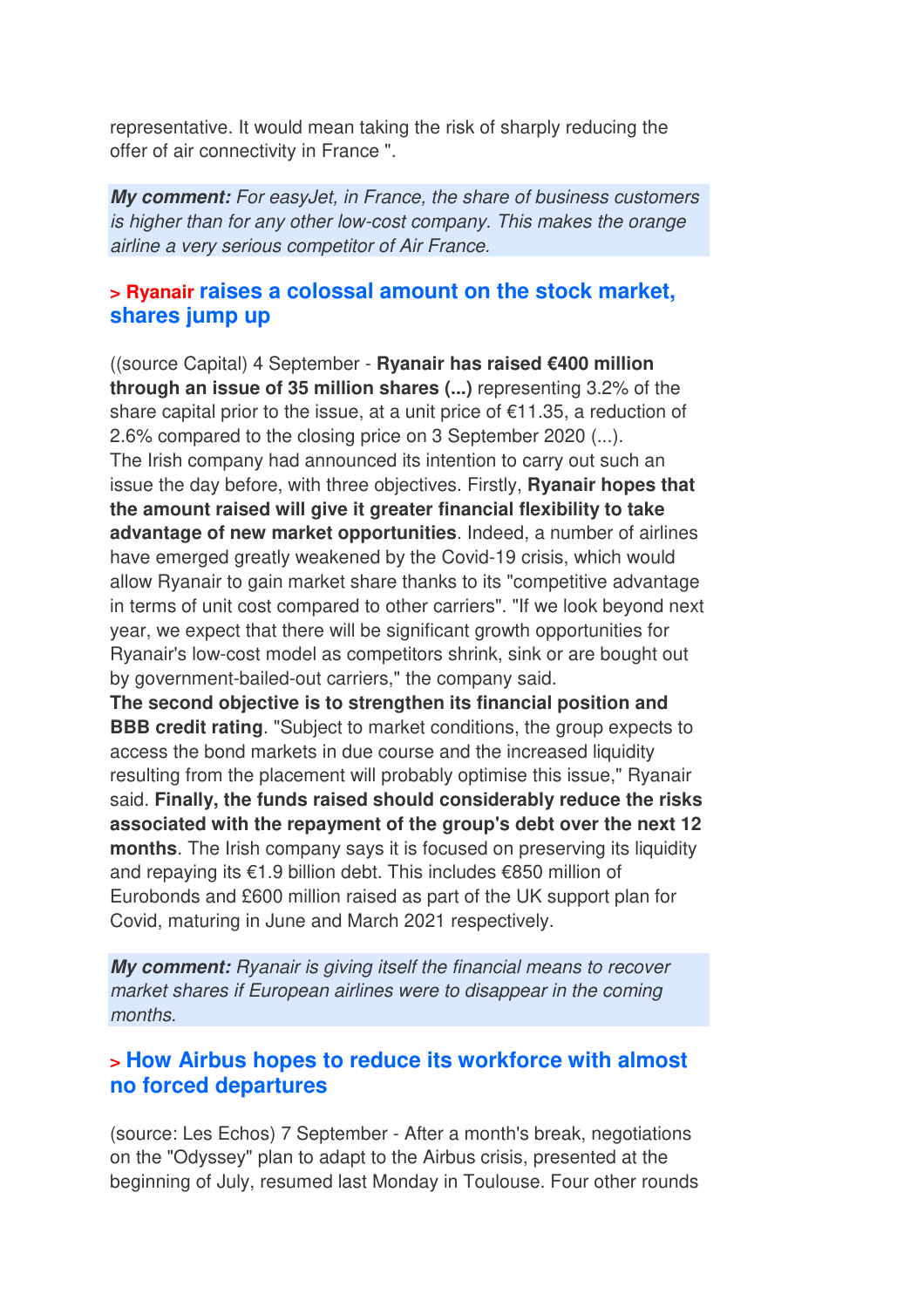are scheduled for September. If the pace of the discussions promises to be sustained, unions and management still have a long way to go before they reach a successful conclusion.

**The objective announced by the management is still to cut nearly 15,000 jobs worldwide, including about 5,000 in France out of 28,679 employees, by using all available measures** - voluntary departures, early retirements, long-term partial unemployment - to **limit as much as possible the forced departures,** while adapting to the lasting drop in production. However, for the moment, the number of people applying to leave in France is still very far from being able to balance the number of planned job cuts.

As of 20 August last, 2,148 Airbus Avions employees in France had expressed their interest in a voluntary departure in one or other of the proposed forms (early retirement, company creation, qualifying training, transfer to another subsidiary of the group and other professional projects). That is barely half of the 4,248 job cuts planned at Airbus, in Toulouse, Nantes and Saint-Nazaire, between now and 30 June 2021, to which must be added the 890 jobs to be eliminated in the Stelia and ATR subsidiaries, for a total of 5,138 jobs (...)

**Part of the solution depends on the government**, which has already expressed its wish for a downward revision of the job cuts at Airbus. In an interview with "Les Echos" at the beginning of July, **the CEO of Airbus,** Guillaume Faury, **had declared that he was "interested" in a new boost from the State for early retirement.** "This could encourage more than a thousand voluntary departures at Airbus in France," he said. **But** the Airbus boss had insisted **above all on the** possibility of reducing job losses in France, **thanks to two measures already announced: the long-term partial activity (APLD) and the doubling of the budget for aeronautical research.** 

 Aimed at extending for a maximum of two years the partial unemployment scheme, already extended until 31 December, the APLD would make it possible to save between 1,000 and 1,300 jobs out of the 5,000 job cuts planned in France, based on an average unemployment rate of around 15%. The scheme, which could last until 2023, would concern between 8,000 and 9,000 "companions" of the A320, A330 and A350 chains. As for the additional credits to accelerate the development of a future "green aircraft" (1.5 billion euros over three years), it would save "400 to 500 jobs", according to Guillaume Faury. If we add these 1,300 to 1,800 jobs saved by the APLD and research credits, and the 2,400 to 3,000 potential candidates for voluntary departure, **the ideal objective of "zero forced departure in France" no longer seems so inaccessible.** Before revising the figure for job losses in France downwards, **the Airbus management probably**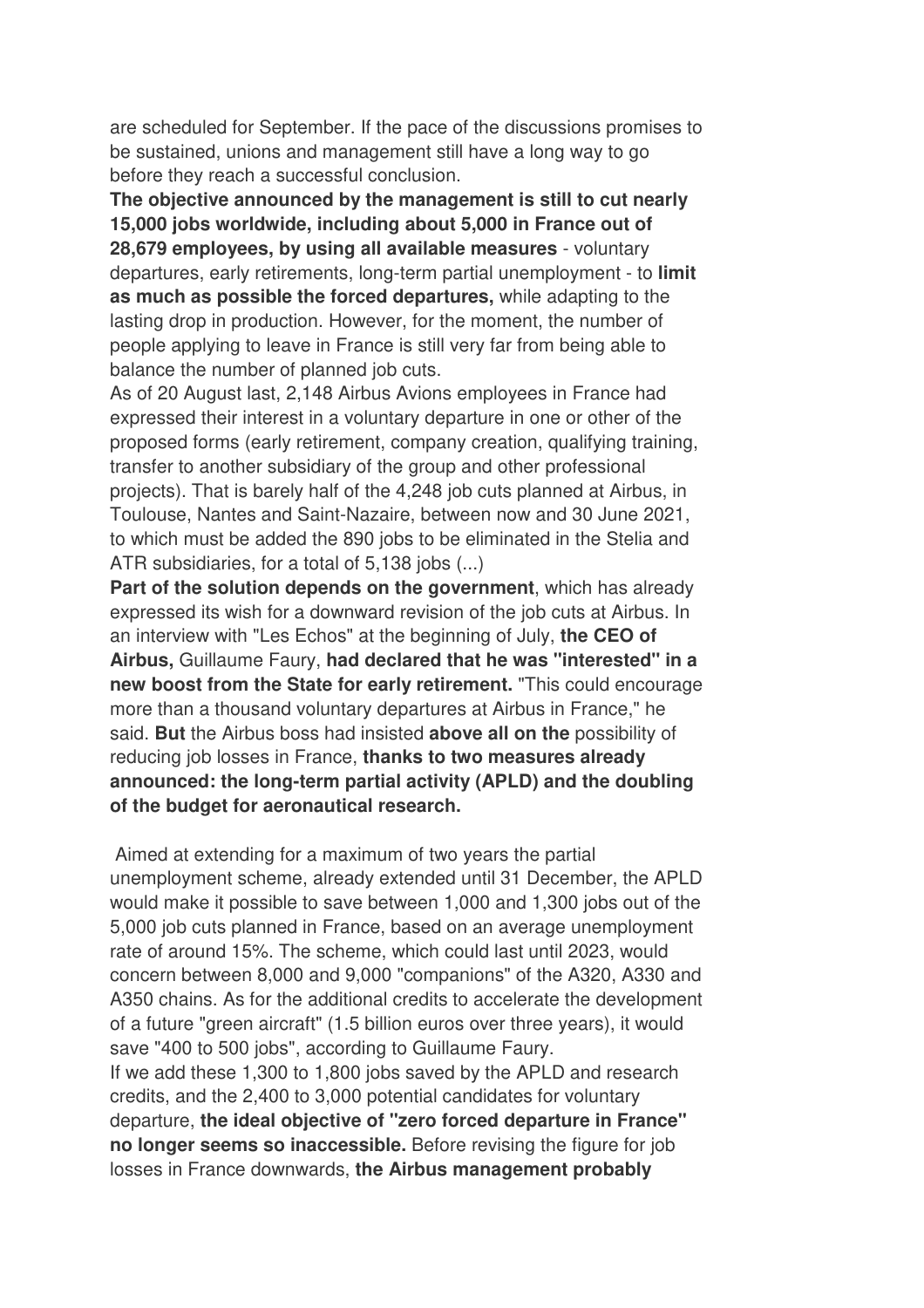**wants to complete the negotiations under way with the unions. Those on the APLD and voluntary departures, but also on a "collective performance agreement" aimed at reducing costs and improving the competitiveness of Airbus in France.** 

**Several proposals are on the table** that **could generate substantial savings.** These include a review of seniority bonuses, which can be as much as 20% of pay, and a reduction in subsidies to the works council, which account for 5% of the wage bill at Airbus. But there are also measures relating to working time. These measures could be permanent or for the duration of the crisis, but their acceptance by the unions will necessarily weigh on Airbus' ability to reduce job losses and avoid redundancies.

*My comment: It is important and vital for the aeronautics sector to use the full arsenal of measures available to companies. This should enable them to overcome the health crisis while avoiding redundancies.*

### **> COMAC C919, the Chinese rival of Boeing and Airbus**

(source Capital) September 5 - This is an issue that doesn't really do the business of Boeing and Airbus, the two current giants of the aeronautics market. While they are already weakened by the crisis linked to the coronavirus epidemic, a new threat arrives from China, in the form of a major competitor, as CNN reminds it. **The COMAC** (Commercial Aircraft Corporation of China) **C919, an aircraft designed directly in the country, has just entered its test phase. It is a direct rival to the Airbus A320 and Boeing 737.** 

All three aircraft have similar characteristics. They are twin-engined, single-aisle aircraft with the capacity to carry between 150 and 180 passengers. They can be suitable for both regional and domestic transport. A profile that corresponds perfectly to the needs of the Chinese domestic market. This is where the real challenge for the air market in the coming years lies. While analysts predicted that China would be the largest market by 2024, the country took a lead last May, taking advantage in particular of the health crisis.

But **China wants to get rid of its dependence on foreign aircraft and this is where COMAC C919 comes in**. The country has indeed launched a major plan called Made in China 2025. Although this new aircraft is not yet commercially operational, the fact that it has entered the test phase underlines how close the deadline is. The aircraft would have a range of 5,555 kilometres and 815 orders have already been made, coming from 28 different companies, mainly Chinese airlines. Although the majority of the aircraft was imagined and designed in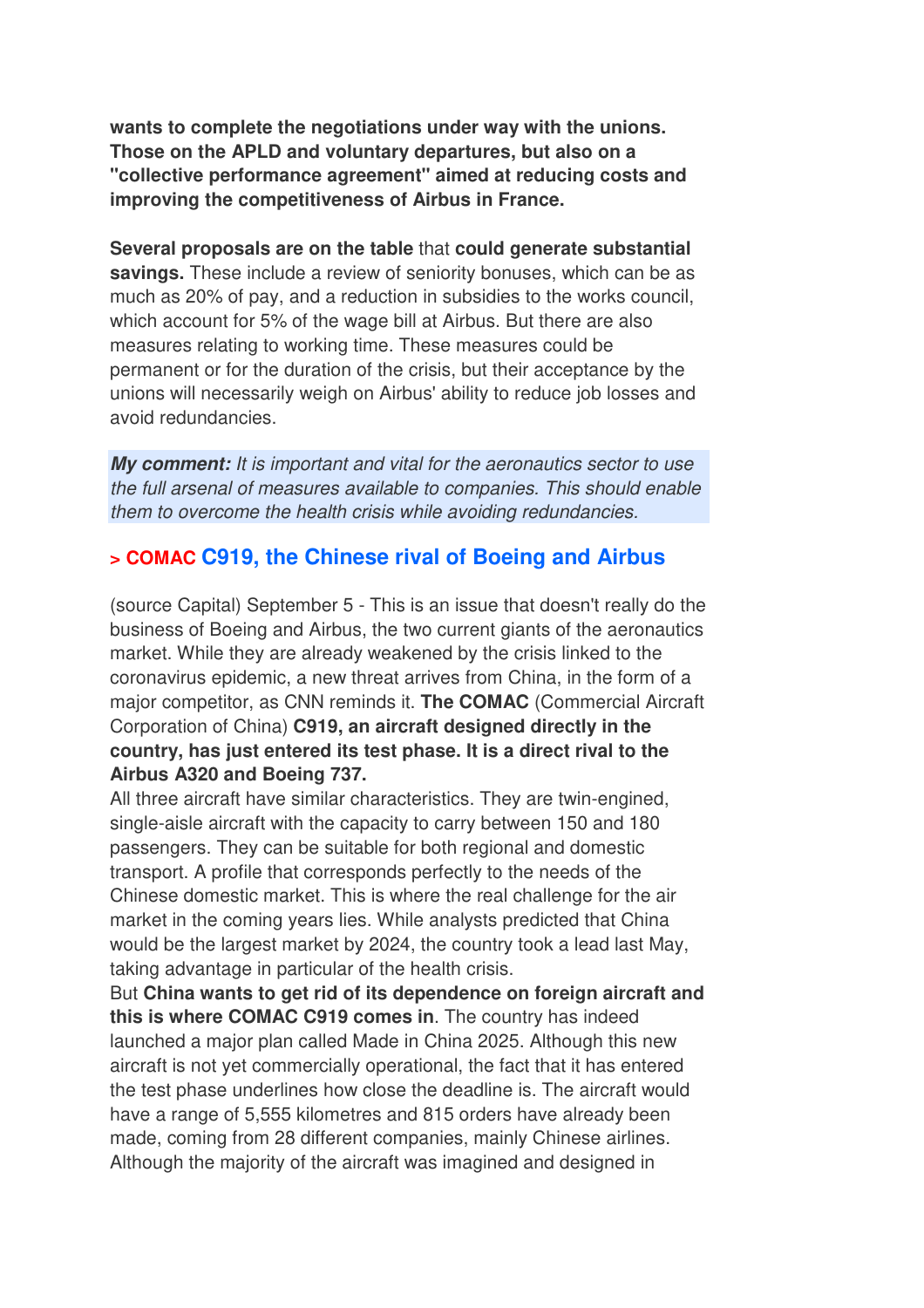China, the Frenchman Safran is in charge of the cabin, toilets and nacelles.

At the beginning of 2020, more than 200 new airports were planned in China over the next 15 years. Analysts also estimated that China would need more than 8,000 new aircraft over the next 20 years. But the health situation is likely to turn the

situation upside down. **Six aircraft are currently in the test phase. At the earliest, commercial operations are expected to begin in late 2021 or early 2022.**

*My comment: The C919 programme was launched in 2009. From the outset, the choice of engines was based on the CFM LEAP (designed by Safran and General Electric) which powers the A320 and B737.* 

*The first test flight of the C919 goes back to the end of 2017. Caution should be exercised with regard to future deadlines.*

### **> Agreement between airlines and airports to extend the freeze on slots in Europe**

(source La Tribune) 4 September - (...) After months of tension, airlines, **airports and airport slot managers have reached an agreement to renew, subject to conditions, the freeze on the "use-it-or-lose-it" rule, a** key point of the European regulation on the use of slots. Introduced this summer, the freeze on this rule allowed airlines hit by the coronavirus crisis to reduce their flights without fear of losing their take-off and landing authorisations for the next summer season in 2021. Indeed, the "use-it-or-lose-it" rule requires airlines to use their slots to at least 80% of their capacity so that they can keep them for the next season  $(...)$ .

But to win their case, the airlines nevertheless had to satisfy the demands of ACI Europe (the association of European airports) and EUACA, the airport slot policeman, to put an end to certain airline practices that could be a brake on competition and a slightly stronger recovery of airport activity.

The airports deplored in particular the cancellation of flights at the last moment (sometimes the evening before for the next morning) which, in addition to being costly for their accounts, prevented the slots from being reallocated to other companies which could have used them (without calling into question the conservation for the summer of 2021 of this slot or series of slots for the company which cancelled the flight)  $($ ...).

This summer's moratorium stipulated that, in order to benefit from it,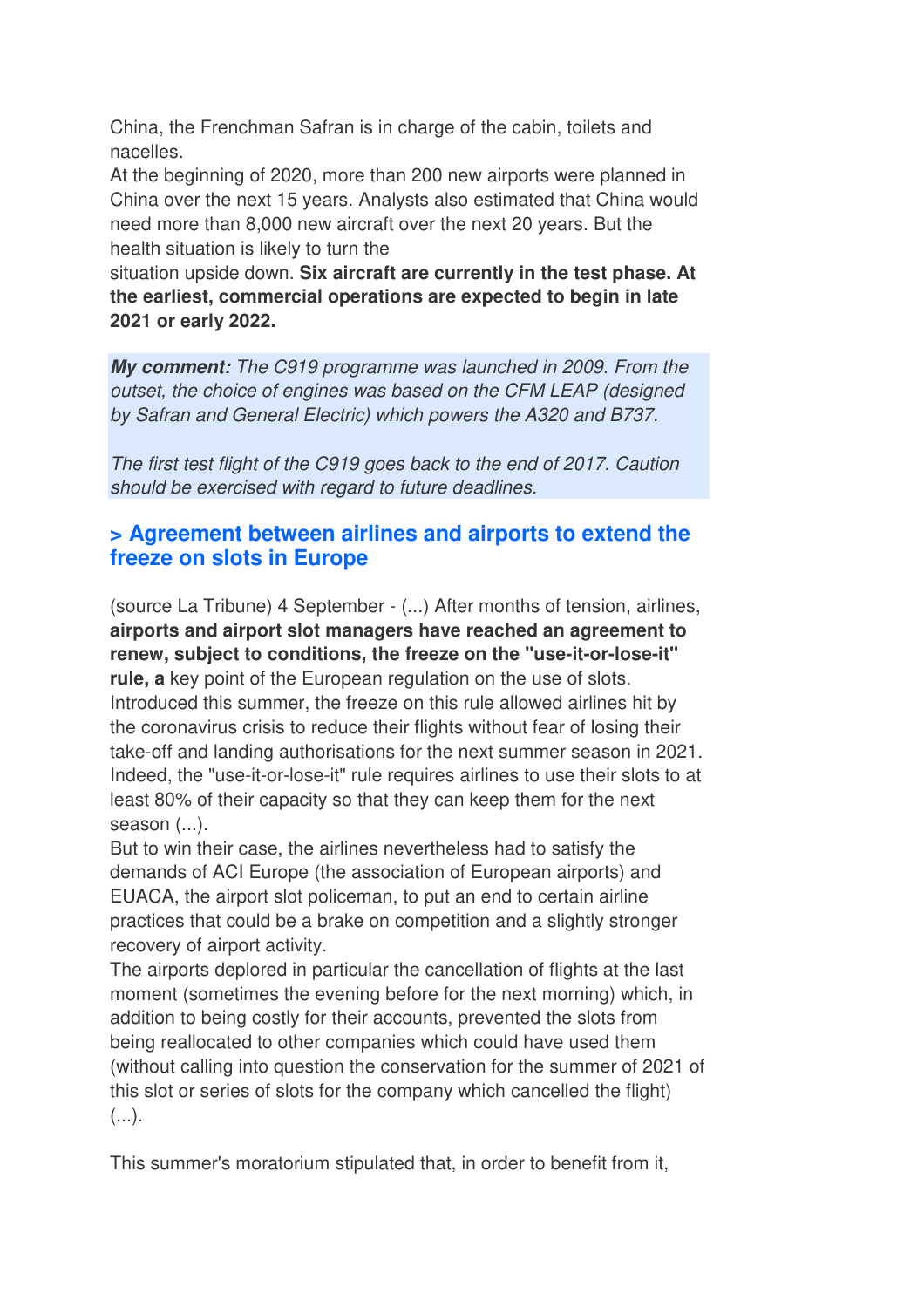companies had to cancel slots before operation so that they could be reallocated, but it did not specify any prior deadlines for such cancellations (...).

The situation will change next winter. In **order to keep their slots for the following season, airlines will have to cancel no later than three weeks before the flight and return the slots**. Nevertheless, there may be exceptions, if the cause of the cancellation is beyond the airlines' control and linked to Covid-19, such as the introduction of new travel restrictions in certain countries.

Furthermore, in order to avoid airlines taking advantage of the moratorium to increase their slot portfolio, the new slots obtained for this winter are not protected by the moratorium and will be lost in case of flight cancellations. Finally, the slots of an airline that has decided to leave an airport will also not be protected by the moratorium and will automatically join the pool of slots available for reallocation.

**The European Commission, which had until 15 September to decide whether or not to renew the moratorium, will now be able to do so.**

*My comment: Slots are an integral part of an airline's capital, just like planes.* 

*Without the extension of the moratorium to the winter period 2020-2021, the airlines would have found themselves in an even more difficult situation.*

## *Stock market press review ...*

## **> Air France-KLM: repayment of a bond issue**

(source: CercleFinance) September 1 - **Air France-KLM announces that it will redeem all outstanding perpetual subordinated bonds issued in 2015, for a total nominal amount of €403.3 million, in** accordance with the terms and conditions of these bonds. The redemption will be effected on 1 October at par, i.e. €100,000 per bond, plus the coupon accrued from the last date on which interest in respect of the bonds has been paid up to and including the date of early redemption.

#### This measure is part of **Air France-KLM**

's policy of controlling financial expenses, which **also intends to implement measures to strengthen its equity and quasi-equity by**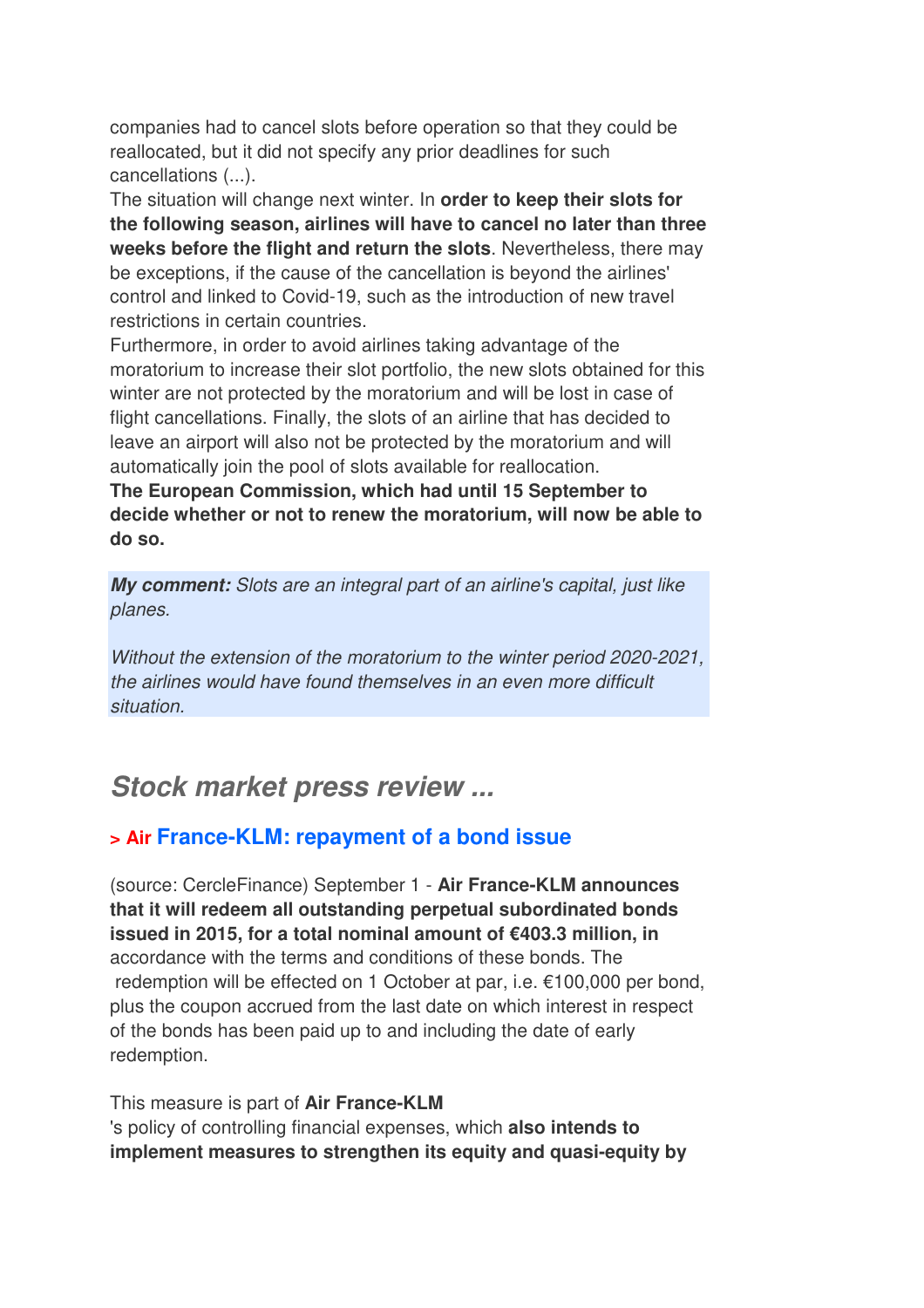**May 2021,** market conditions permitting.

*My comment: The repayment of this loan was included in the file submitted by the Air France-KLM group requesting support from the French and Dutch States and the banks.*

## *End of the press review*

#### **> My comment on the evolution of the Air France-KLM share price**

**The Air France-KLM share is at 3.823 euros at** the close of trading on Monday 7 September. **It was up slightly by 0.92%** over one week.

Before the coronavirus epidemic, the Air France-KLM share was at 9.93 euros.

**The average (the consensus) of analysts for the AF-KLM share is 3.24 euros**. The highest target price is 5 euros, the lowest is 1 euro. You can find the details of the analysts' consensus on my blog. I no longer take into account the opinions of analysts prior to the start of the health crisis.

**The barrel of Brent oil** (North Sea) **is down significantly from \$4 to \$42.** For the past two months, it has varied very little. At the beginning of the coronavirus epidemic, it was at \$69.

#### **This indicative information in no way constitutes an invitation to sell or a solicitation to buy Air France-KLM shares.**

You can react to this press review or provide me with any information or thoughts that will enable me to better carry out my duties as a director of the Air France-KLM group.

### **You can ask me, by return, any question related to the Air France-KLM group or employee shareholding...**

See you soon.

To find the latest press reviews of Monday, click here.